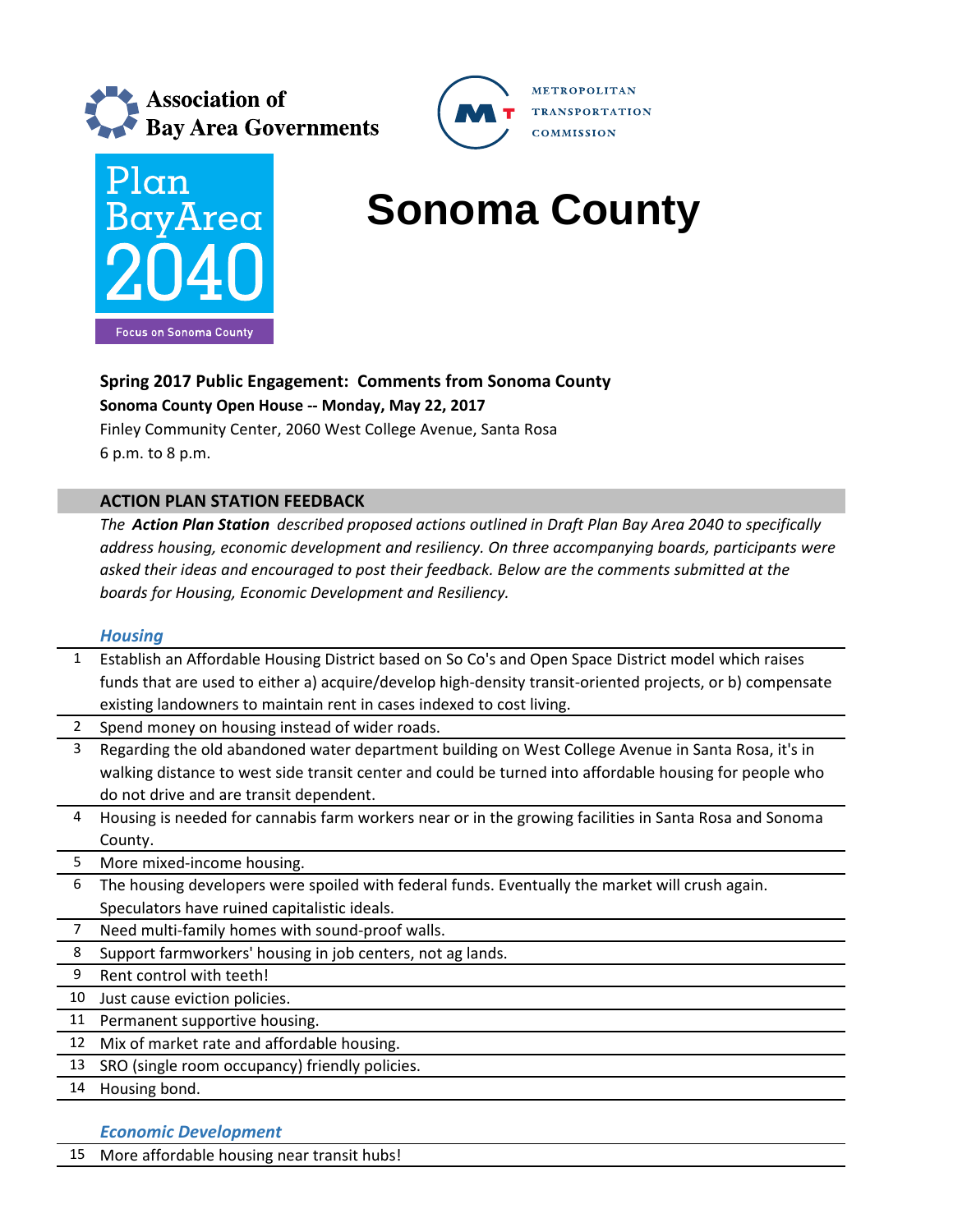- 16 Restrooms that are accessible in all transit stations. Paid cleaning staff.
- 17 Fareless transit for students.
- 18 Middle-wage jobs reduced costs for returning college and community college.
- 19 Retail and services near SMART stations.
- 20 Electric shuttles (12-20 passengers) for concerts, events, etc., and job centers. None are street legal at this time; or electric‐only lanes.
- 21 Interim planning commuting for families and their children (example: Sebastopol bus). Note: Another person agreed with this comment.
- 22 One planet communities. Example: Sonoma Village. Principles more form-based code, less car-dependent, planning/development. Better transit, more walkable communities.

#### *Resiliency*

- 23 Require local transportation agencies to reduce rents and greenhouse gases with all funded projects.
- 24 Raise gas prices to European levels to that the population is motivated to use transit.
- 25 Market or advertise transit as a health opportunity due to the walking involved.
- 26 Frequent, convenient, affordable public transit.
- 27 Dedicate a majority of transportation funding to transit.
- 28 Increase the price of carbon on all upstream emissions. I know this is a state issue, but maybe create a regional idea.
- 29 Expand Rockefeller Foundation Chief Resiliency Officer idea to other cities and counties.
- 30 Require all developments in "resiliency hotspots" to conduct adaptation and mitigation plans. Provide funding for studies.
- 31 Solar panels and fans with shelter on all bus stations.
- 32 Marketing for public transit is the better, more responsible choice; more conscious.
- 33 Make our transit systems efficient. Sonoma County transit is far too inefficient.
- 34 Make all parking spaces cost money. Funnel the funds into transportation and land use.
- 35 Keep car fueled with gas; put valuables handy. Figure back route out of town (fastest way).
- 36 Regarding sea level rise, what's the plan for 101 around the airport (Brisbane development along 101)?
- 37 How is private industry being engaged and contributing?

#### **ACTIVITY STATION FEEDBACK**

*The Activity Station offered participants seven prompts to share additional ideas for how to address housing, economic development and resiliency. Below are the comments received at the Sonoma County open house.*

*The best way to create more housing in the Bay Area is…*

- 1 Home sharing (e.g. HIP housing and SHARE Sonoma County).
- 2 Use shipping containers to produce inexpensive single-occupant dwellings and place them in former industrial zones which are served by transit (existing or catered).
- 3 Create a PDA on the north side of Hoen Avenue (in Santa Rosa) between Farmers and Summerfield.
- 4 Eliminate CEQA ‐ actually abide by requirements and plan and build well.

*To keep the region's economy growing, we should…*

5 Create "startup villages" with very affordable rents, month‐to‐month or short leases. Built out of shipping containers, shared resources. Tie into college/university business programs to provide assurance of business progress; no progress, no more space.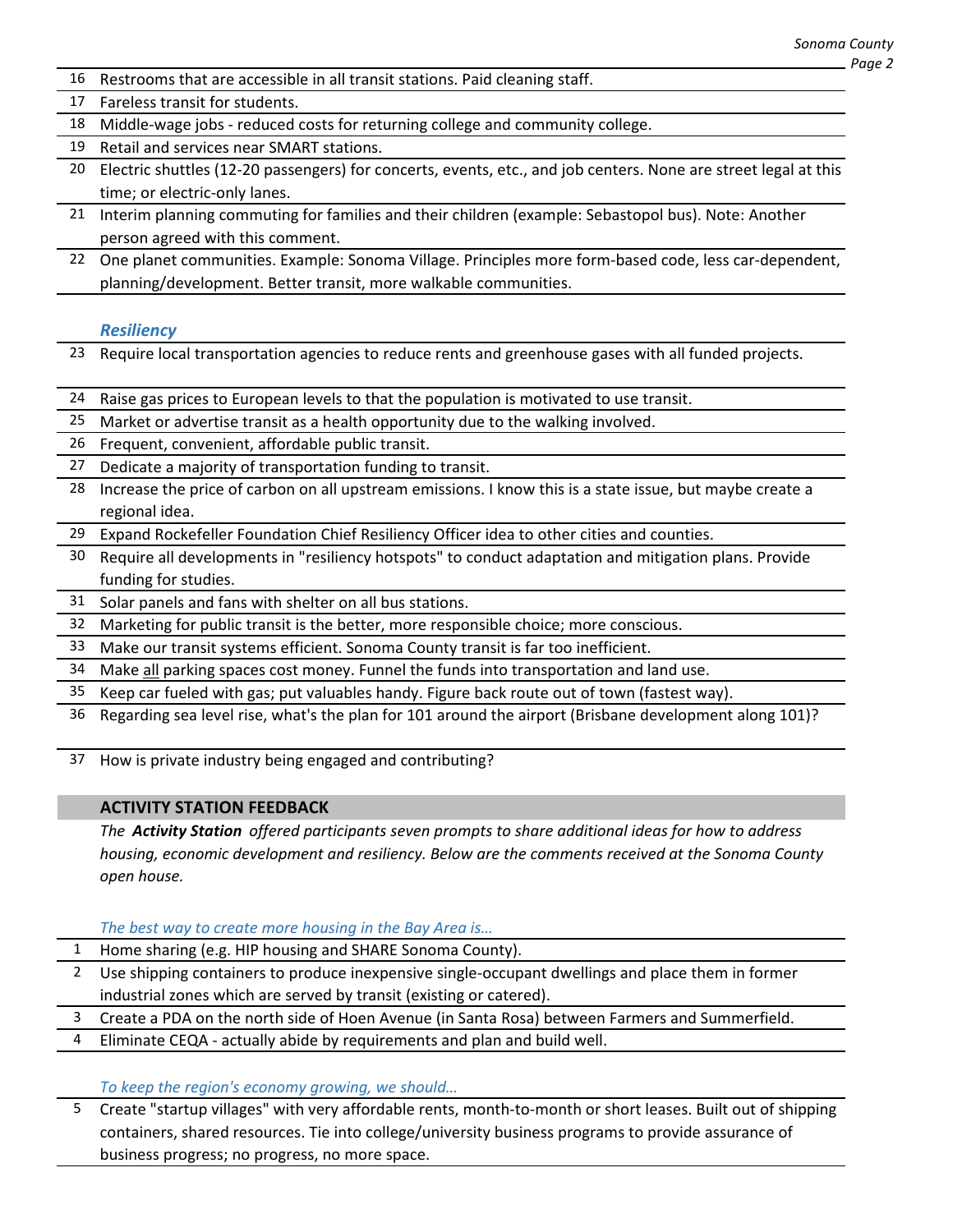- Only subsidize businesses that provide middle‐wage jobs for local workers.
- Focus on increasing job opportunities related to "blue collar workers" (advanced building training, renewable energy, maintenance and operation).

*To prevent displacement, I recommend…*

- Building a lot more housing ‐ for all income levels.
- In impacted areas, use ordinances to limit turnover rate, leaning toward longer lease terms if renters want it; if not, landlord may re-rent. Not rent control, but rent slowing.
- 10 Shift money from new pavement to transit-oriented development.
- Stronger rent control.
- Vigorous infill development.
- Build "emergency" housing to have tenants move into temporarily while their apartments are modernized.

*To solve the Bay Area housing crisis, I recommend that we…*

- One idea: ease permitting on tiny home communities and add incentives for creating them.
- 15 Have cities actually implement the Housing Element in their General Plans.
- Use form‐based codes.
- All persons deserve shelter. Open CHAP confining guidelines.
- Put housing at company campuses, shopping malls, transit centers, city/county/state land.
- Retrofit Section 8 housing.
- Add housing where carports are.
- Reduce parking minimums.
- Massive hemp growing effort to get available wood.
- House ALL students on all college/community college campuses.
- 24 Implement housing impact fees and restore Redevelopment Agency fees.

#### *We can create a more resilient Bay Area by…*

Making cities more welcome to workers (shaded walking trails, flowers, etc.).

*We need a transportation system that…*

- Allows disabled riders to ride free on Golden Gate Transit.
- Supports self‐driving cars.
- Makes the cost of driving higher than the cost of riding transit…much higher.
- Provides fareless student transit.
- Utilizes 21st Century data analysis/technology to create demand‐responsive transit (vs. 20th Century fixed‐ route models).
- Meets the needs of the county's riders. The county needs an Unmet Needs hearing held every year.
- Prepares us for a future free of fossil fuels.
- Makes it easier and cheaper to use transit than drive a single‐occupancy vehicle.
- Connects the nine Bay Area counties.
- Connects SMART to transit east to Sacramento.
- Has buses and trains that run every 30 minutes.
- Is affordable or free, convenient, and runs frequently.
- Provides mobility, promotes physical health, saves the environment, stimulates local economies…and that means TRAINS.
- Has train stations where it is fun to wait for the next train. There are: food trucks, coffee carts, benches, playgrounds for adults and kids, flowers, bookstores and newspapers and magazines, musicians, ice cream café.